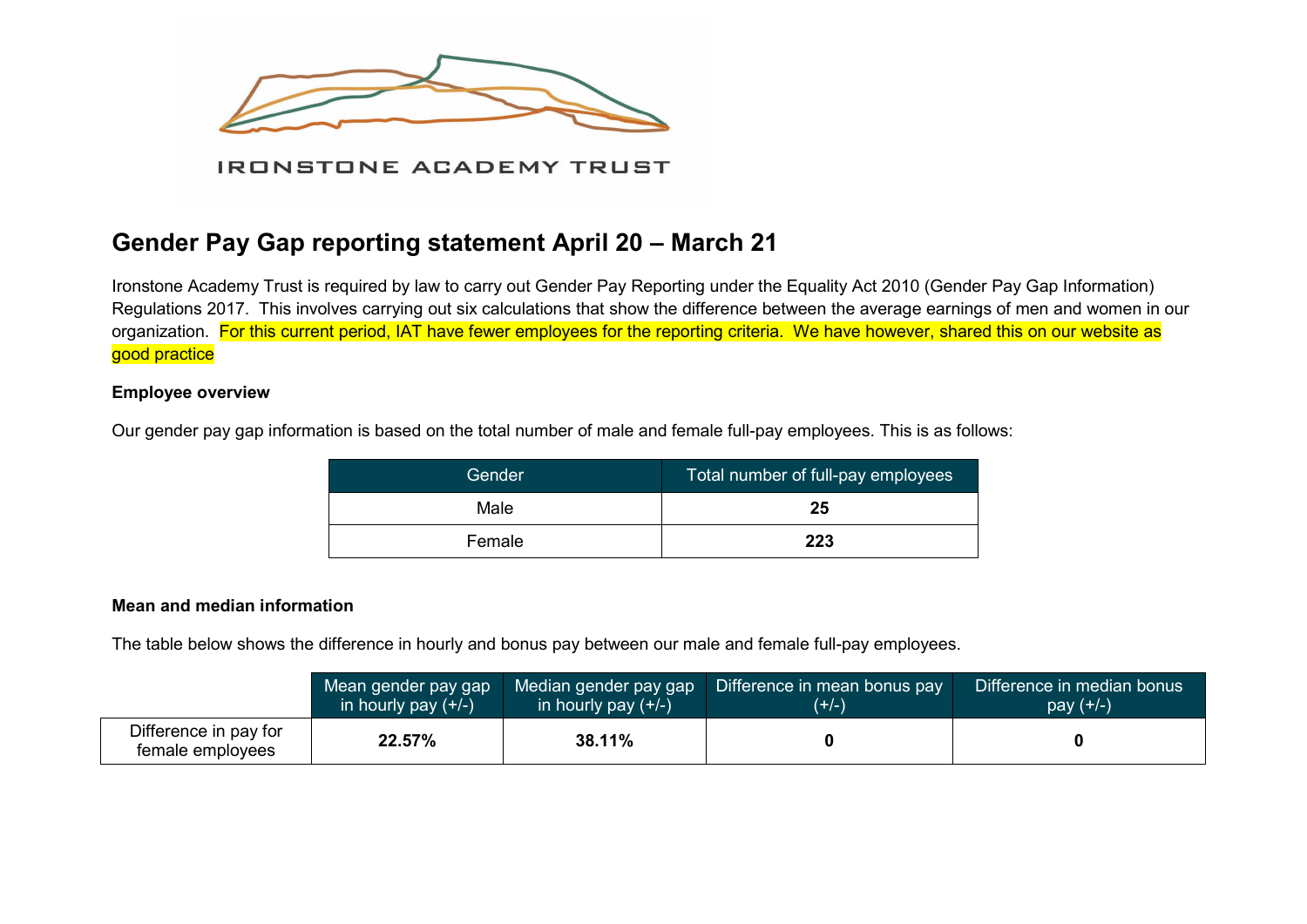

## **Proportion of employees receiving bonuses**

The table below shows the total number of male and female employees receiving bonuses, alongside the percentage as a total of either female or male employees.

| Gender | Total number of employees receiving bonuses | Proportion of employees receiving bonuses |
|--------|---------------------------------------------|-------------------------------------------|
| Male   |                                             |                                           |
| Female |                                             |                                           |

## **Quartile information**

The table below shows the percentage of male and female employees comprising each quartile.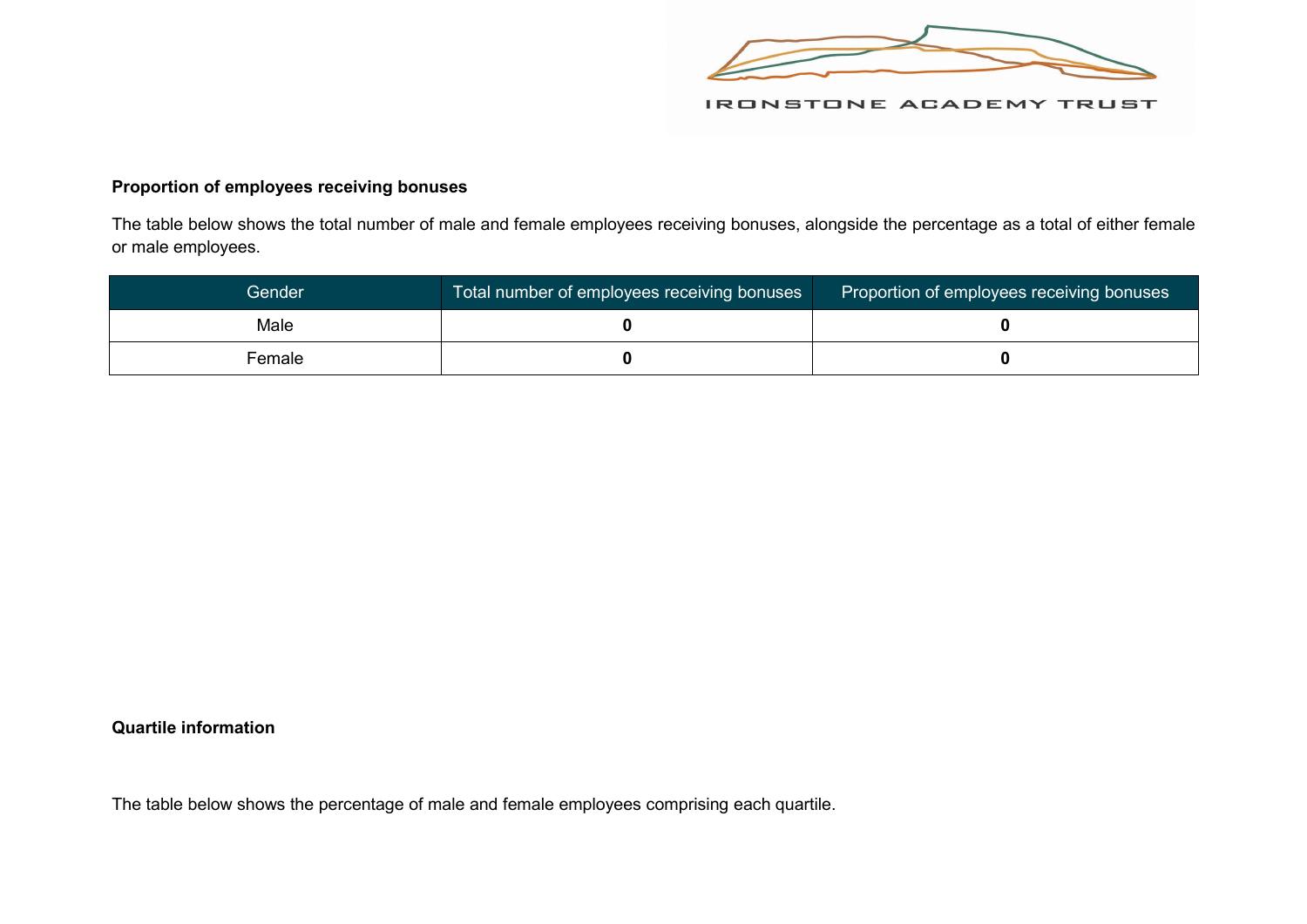

|                             |             | Proportion of employees in each quartile<br>pay band |
|-----------------------------|-------------|------------------------------------------------------|
|                             |             |                                                      |
| Upper<br>quartile           | <b>Male</b> | 14.52%                                               |
|                             | Female      | 85.48%                                               |
| Upper<br>middle<br>quartile | <b>Male</b> | 14.52%                                               |
|                             | Female      | 85.48%                                               |
| Lower<br>middle<br>quartile | <b>Male</b> | 4.84%                                                |
|                             | Female      | 95.16%                                               |
| Lower<br>quartile           | <b>Male</b> | 6.45%                                                |
|                             | Female      | 93.55%                                               |

#### **How do we use this gender pay gap information?**

Ironstone Academy Trust continues to operate as an equal opportunities employer and does not discriminate in any way (as defined by the Equalities Act 2010 and other relevant legislation), regarding recruitment, performance management and employee career development opportunities. We use this information to further develop strategic roles within the trust schools and to ensure fairness. We can use the results to assess:

- The levels of gender equality in our workplace
- The balance of male and female employees at different levels
- How effectively talent is being maximized and rewarded

#### **Why does our trust have a gender pay gap?**

The gender pay gap is contextualised by the quartile banding analysis above. This demonstrates that there are proportionally greater

numbers of women occupying lower paid roles than men. Other than apprentices, the lower paid roles include, for example, cleaners, catering assistants, midday supervisors, roles that without organizational influence are currently held by more women than men. There may be cultural reasons why these roles attract greater number of female workers. For example the roles described above are part-time and as such attract such workers who choose to combine part time working with childcare. The overall gender pay gap therefore reflects workforce composition rather than pay inequalities.